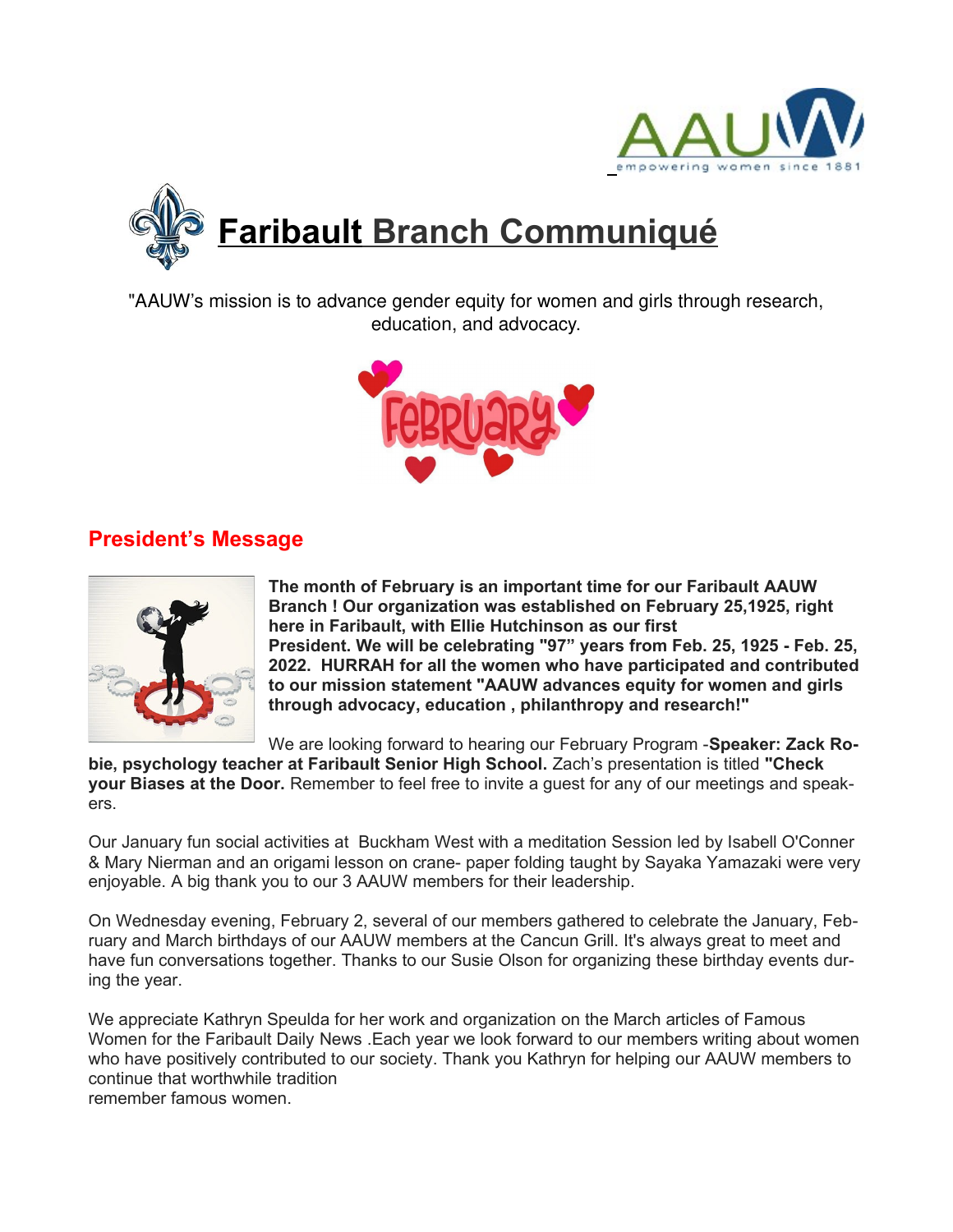At our February 28 meeting we will be discussing the various AAUW events : our Book Sale, the Tri-Branch Luncheon, and the State AAUW Convention in St. Cloud.

Please come for our **"AAUW Faribault 97th. Anniversary"** celebration on Monday, February 28, 2022 during our 6:15 business meeting. We will have treats, discussions and camaraderie at the Rice County Historical Society Museum.

*Your Co-Presidents' Kathy Larson & Pat Rice*

### **Treasurer's Report**



Our financial balance as of February 1 is \$8,059.07 *Submitted by JoEllen Schultz*

#### **Membership**



Looking for a **Super Valentine gift** for a family member or dear friend? Why not introduce them to our **AAUW Faribault Branch Organization! For only \$50 for a first time membership it's a bargain!**

We have formed strong friendships over the years and accomplished a lot together. We have provided numerous scholarships for Faribault girls and women. Due to our work the Faribault Airport has been dedicated to Liz (Betty} Strohfus, military pilot. This major accomplishment honors our women in the military. In addition we, have had many book sales, workshops for girls, and awarded Faribault Senior High School female athletic scholarships.

Please contact Kathy larson for more information: 332-2525 kathyhilgerslarson@gmail.com *Thank You, Submitted by Kathy Larson - Membership Vice President*

## **Book Club**



The book *Overstory* by Richard Powers, our Jan. book, made for an animated discussion via ZOOM. The book introduced us to nine characters all involved in some way with trees! Lots of scientific explanations of the wonders of trees plus we learned we share some DNA with trees!

February's meeting will again be via ZOOM on Thursday, February 17 at 2pm. Our book is *Chronicles of a Radical Hag* by Lorna Landvik. *Submitted by Barb Dubbels*

#### **Program**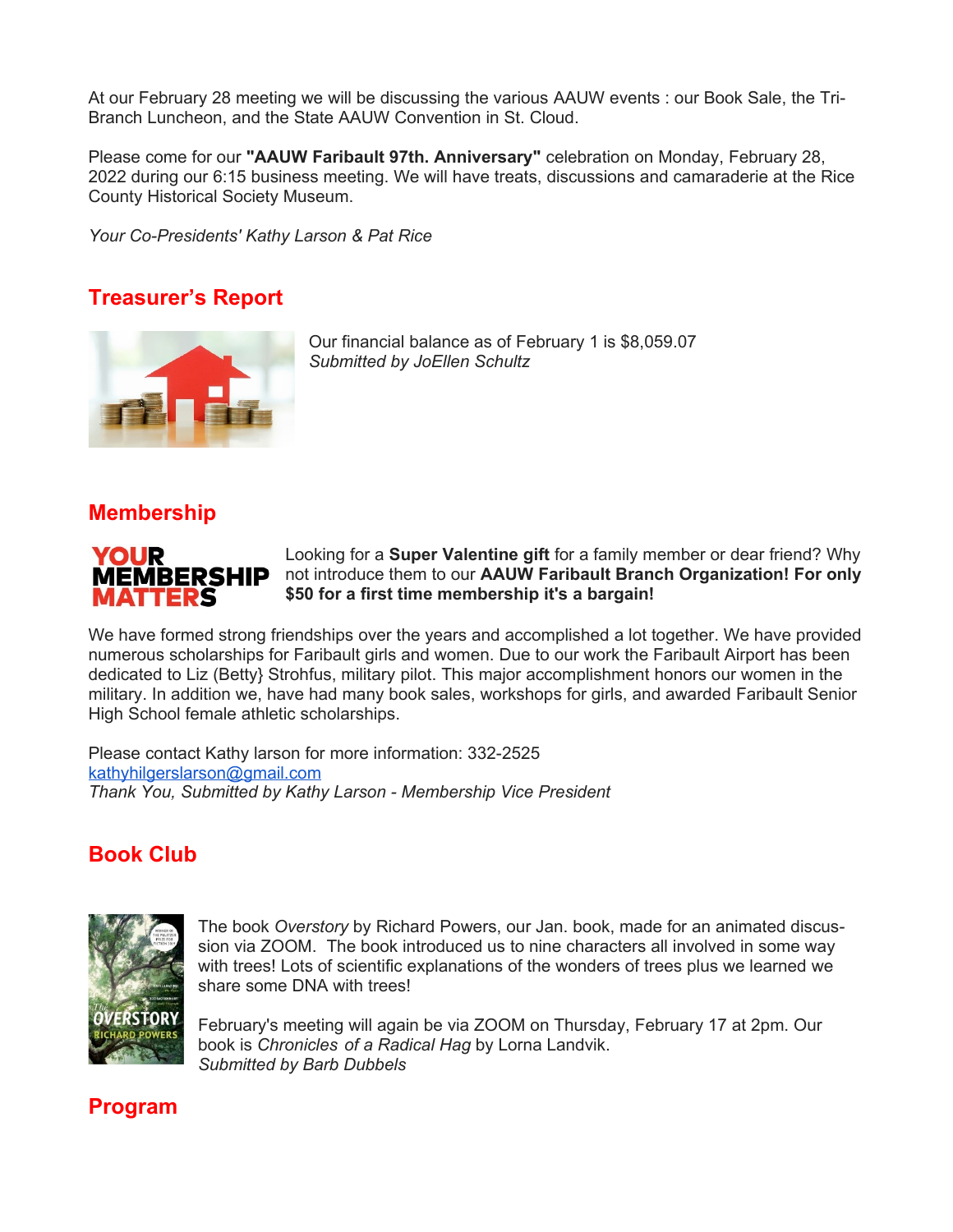

 Do we have Biases and do we Stereotype? Check both at the door before our February meeting. Zack Roble is the psychology teacher at Faribault HS and he will present our program on the topics. We may have to take a hard look at ourselves and change is healthy. See you there. *Submitted by Betty Harmsen*

# **Social Time**



On February 2, 10 members met at the Cancun Grill to celebrate their January, February, or March birthdays. Join us for coffee and treats at The Crack of Dawn on Saturday, February 19th at 10:30. *Submitted by Sue Olson*

# **First Quarter Birthday Supper Get-Together**

In continuing with last year's plan of meeting at a restaurant in alphabetical order on the first



Wednesday of the second month in the quarter, ten AAUW members met on February 2<sup>nd</sup> at the Cancun Grill. Those who attended with birthdays in the first quarter included JoEllen Schulz and Sue Stout. The restaurant was short-staffed, so we had quite a bit of time to visit. The last quarter of 2021 we had resumed our birthday celebrations at Bashers.

Those attending were: Judy Graham, Mary Lillquist, Sue Olson, Karen Rasmussen, Kathy Larson, JoEllen Schulz, Sue Stout, Diane Hagen, Pat Rice and Mary Niemann.

For the second quarter, Sue Olson is arranging our get-together on May  $4<sup>th</sup>$  at

the Crooked Pint at 5:30.